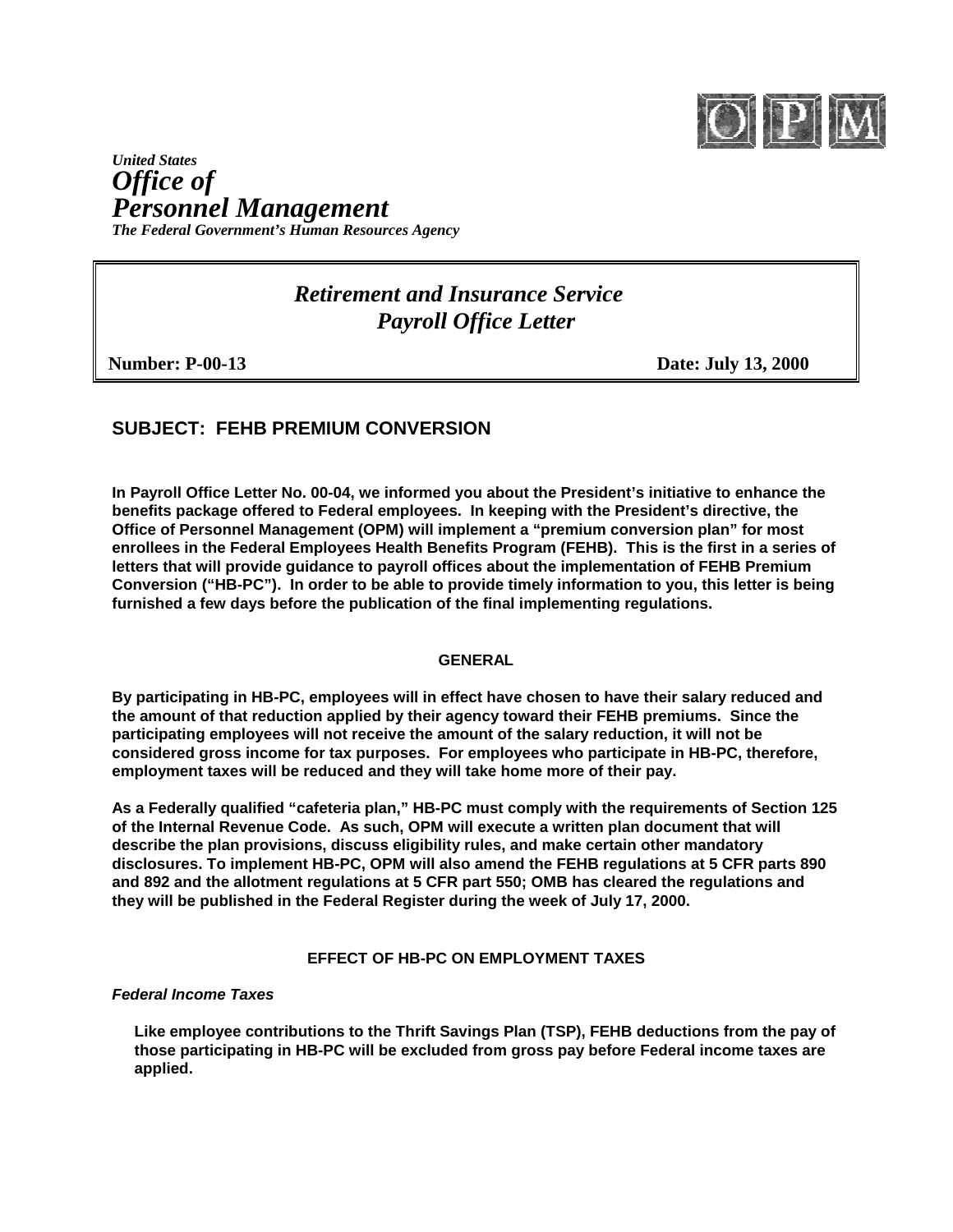#### *State and Local Income Taxes*

**Like employee contributions to the TSP, FEHB deductions from the pay of those participating in HB-PC will generally be excluded from gross pay before state and local income taxes are applied.**

**Each state and local government, however, makes individual determinations as to whether to allow the pre-tax treatment for deductions under premium conversion plans. We will research and advise agencies as to state and local laws regarding the treatment of FEHB deductions under HB-PC premium conversion plans. And, we will keep agencies up-to-date on any changes in applicable tax policy about which we become aware.**

**At the present time, we know that the state of New Jersey and the Commonwealth of Puerto Rico will not allow for the reduction of taxable income for FEHB deductions under HB-PC. It is important that your payroll systems are coded accordingly. Several agencies have asked specifically about the policy of the Commonwealth of Pennsylvania vis-a-vis the taxability of cafeteria plan deductions. We can now state that FEHB premiums deducted from the pay of HB-PC participants will be excluded from gross pay before Pennsylvania taxes are applied.** 

**Although we have no specific information at this time, there may also be municipalities that will not allow for the reduction of taxable income for the FEHB premium deductions of HB-PC participants. We will inform you, if and when we become aware of these.**

#### *FICA Taxes*

*Unlike* **employee contributions to the TSP, FEHB premium deductions from the pay of those participating in HB-PC will also be excluded from gross pay before Old Age, Survivors, and Disability Insurance (OASDI) and Medicare taxes are applied. Agencies will see a benefit as employer FICA contributions will also be reduced in concert with the decrease in employee withholdings.**

#### **ILLUSTRATION OF THE EFFECT OF HB-PC PARTICPATION ON TAKE-HOME PAY**

**To illustrate the positive effect that participation in HB-PC can have on the take-home pay of most employees, consider the case of Patricia White. Ms. White has \$1,000 in gross pay and has \$100 in FEHB premiums deducted from her pay each biweekly pay period. Ms. White has computed her take-home pay as both a prospective HB-PC participant and nonparticipant. She has found that, by participating in HB-PC, her tax withholdings will be reduced and her take-home pay increased by \$40.65 per pay period:**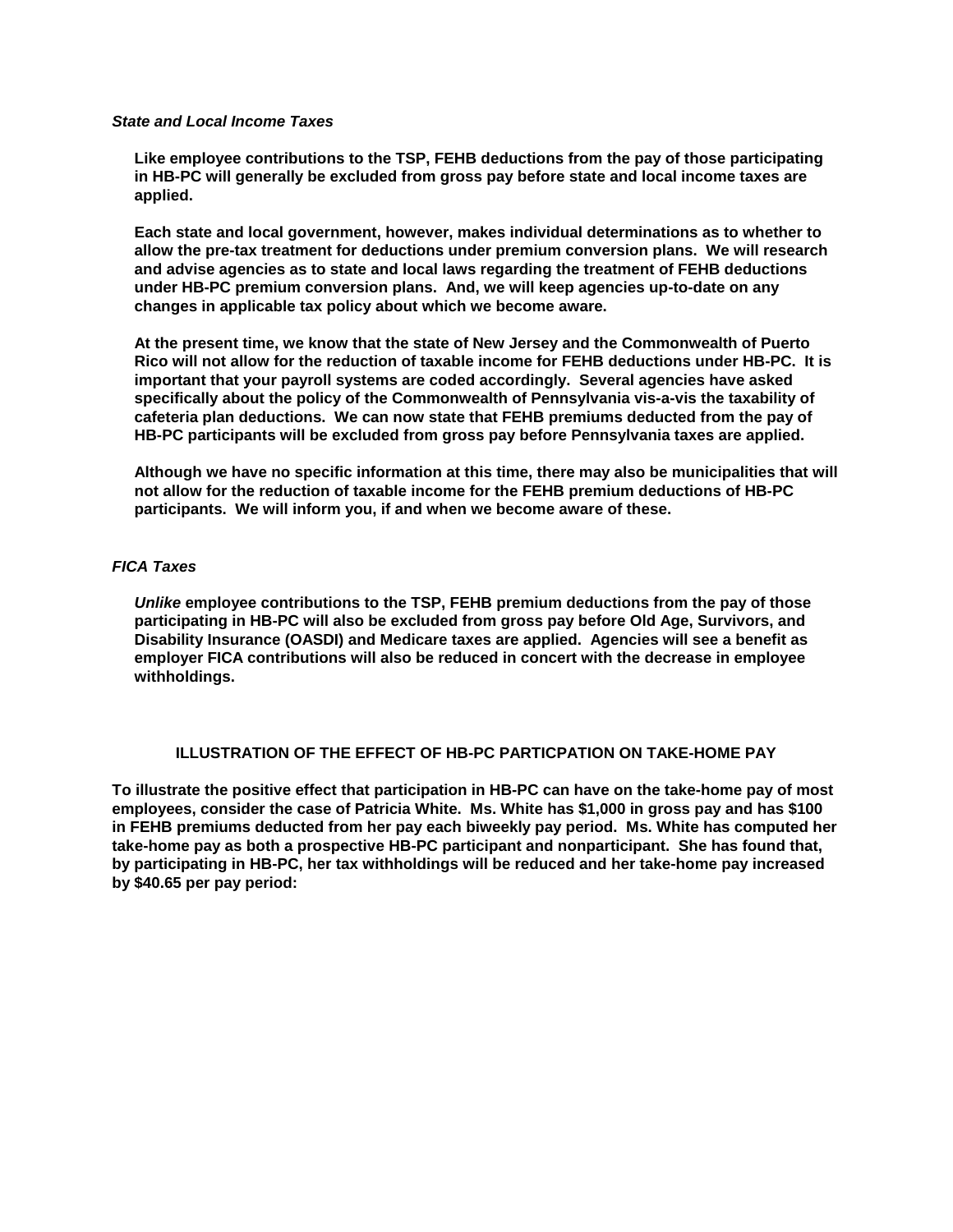|                               | Nonparticipant<br><b>In</b><br>HB-PC | <b>Participant</b><br>in<br><b>HB-PC</b> | <b>Difference</b> |
|-------------------------------|--------------------------------------|------------------------------------------|-------------------|
| Gross pay                     | \$1,000.00                           | \$1,000.00                               |                   |
| <b>FEHB premium deduction</b> | N/A                                  | 100.00                                   |                   |
| Adjusted (reduced) gross pay  | 1,000.00                             | 900.00                                   | $-$100.00$        |
| <b>FEHB premium deduction</b> | 100.00                               | N/A                                      |                   |
| <b>Basic life insurance</b>   | 4.34                                 | 4.34                                     |                   |
| FERS deduction (1.2%)         | 12.00                                | 12.00                                    |                   |
| TSP deduction (5%)            | 50.00                                | 50.00                                    |                   |
| Federal income tax (28%)      | 280.00                               | 252.00                                   | $-28.00$          |
| <b>OASDI tax (6.2%)</b>       | 62.00                                | 55.80                                    | $-6.20$           |
| Medicare tax (1.45%)          | 14.50                                | 13.05                                    | $-1.45$           |
| State taxes (5%)              | 50.00                                | 45.00                                    | $-5.00$           |
| Take-home pay                 | \$427.16                             | \$467.81                                 | +\$40.65          |

# **EFFECT OF HB-PC ON OTHER BENEFITS**

**The deductions for CSRS, FERS, FEGLI, and the TSP are based on "unadjusted" gross pay. As demonstrated in the illustration above, participation in HB-PC will have no effect on an employee's CSRS, FERS, FEGLI, or TSP deductions.**

# **ELIGIBILTY TO PARTICIPATE IN HB-PC**

**Employees in the Executive Branch of the Federal government, who are enrolled in the FEHB, whose pay is issued by an Executive Branch agency, and from whose pay FEHB premiums are deducted, are eligible to participate in HB-PC. Individuals from whose pay FEHB premiums are deducted, but who are employed outside of the Executive Branch, or whose pay is not issued by an agency of the Executive Branch, may also participate in HB-PC, if their employer agrees to offer them the ability to do so. The Judiciary Branch, the U.S. Postal Service, and some smaller Executive Branch agencies, with independent compensation-setting authority, have already implemented their own FEHB premium conversion plans; the employees of these entities will not participate in HB-PC.**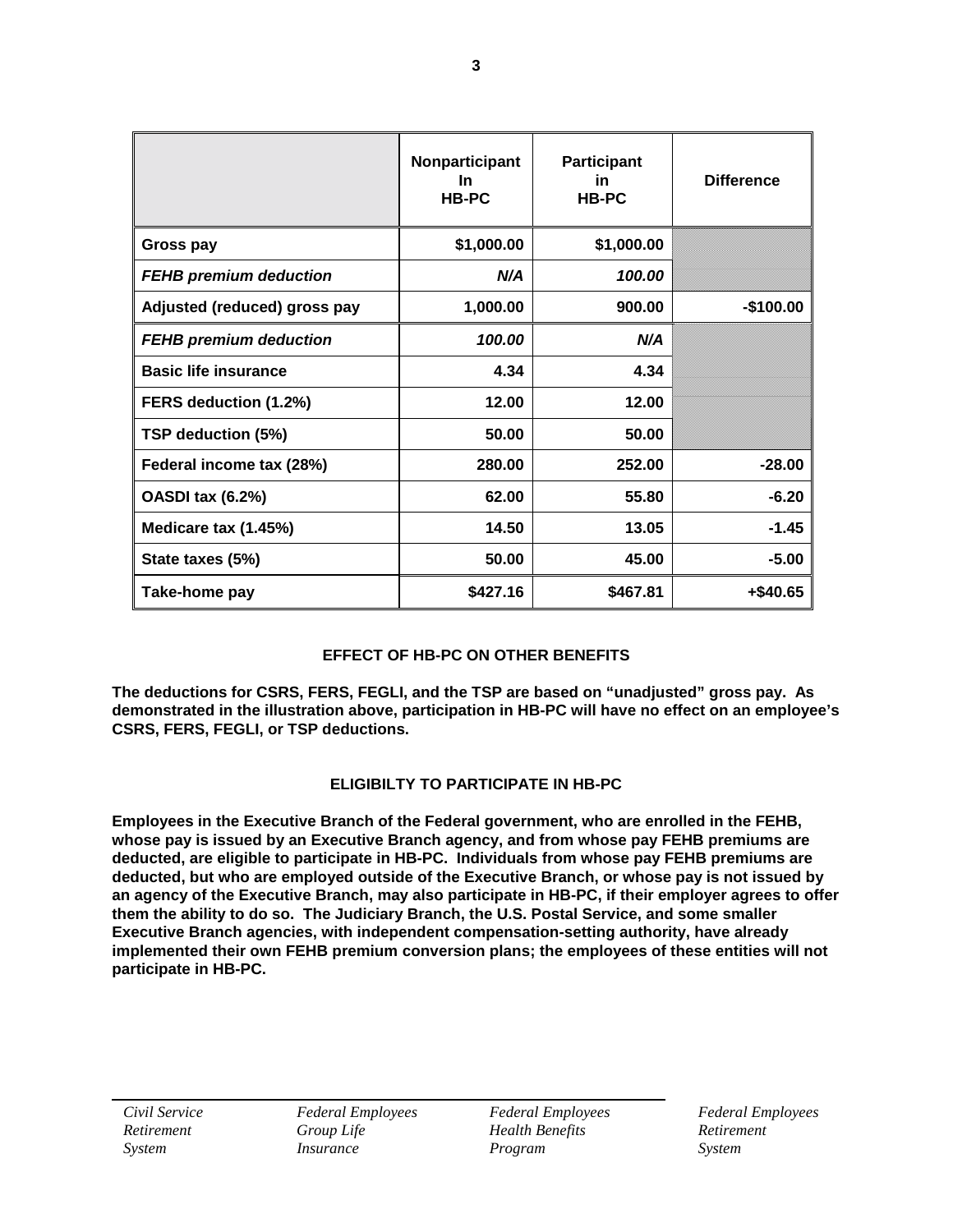**At the present time, annuitants and compensationers, from whose benefits FEHB premiums are deducted, are not eligible to participate in HB-PC. There are special rules for reemployed annuitants; see below.**

### **PARTCIPATION IN HB-PC IS AUTOMATIC**

**Because take-home pay will likely increase, we are confident that virtually all eligible employees will choose to participate in HB-PC. In fact, at the U.S. Postal Service, where a health benefits premium conversion plan has been in place since 1994, only approximately 300 out of 700,000 eligible employees opted not to participate. We have, therefore, decided that participation in HB-PC will be** *automatic.* **This means that employees, who have FEHB premiums deducted from their pay, will be deemed to have elected to pay for their FEHB premiums with pre-tax dollars, unless they affirmatively waive participation in HB-PC [waivers are discussed below]. Eligible employees, therefore, need take no action to participate in HB-PC and receive the pre-tax treatment of their FEHB deductions.**

# **EFFECTIVE DATE OF HB-PC**

**The implementation of HB-PC is effective with the first payroll period beginning** *on or after October 1, 2000.* **In no case may a retroactive adjustment to taxable income be made for any FEHB premiums deducted from pay prior to the effective date of HB-PC.**

#### *For On-board Employees*

**Agencies must deduct premiums on a pre-tax basis from the pay of eligible employees, who are enrolled in the FEHB on the first day of the first pay period beginning** *on or after October 1, 2000***, unless they have waived participation in HB-PC. This means that for most eligible employees, HB-PC will be effective on October 8, 2000 [pay period 22], with the first pre-tax FEHB deduction taking place on the associated pay date [circa October 30, 2000].**

# *For New Employees (and others with an Initial Opportunity to Enroll in the FEHB)*

**Agencies must deduct premiums on a pre-tax basis from the pay of new employees and those with an initial opportunity to enroll in the FEHB, effective with the first applicable payroll period beginning on or after October 1, 2000, unless they have waived participation in HB-PC. The "applicable pay period" is the first pay period beginning after the employing office receives the enrollment request and that follows a pay period during any part of which the employee was in pay status.**

# **INITIAL OPP0RTUNITY TO WAIVE PARTICIPATION IN HB-PC**

**Employees, whose participation in HB-PC will be automatic, will be provided an initial opportunity to waive their participation in HB-PC.** *On-board Employees*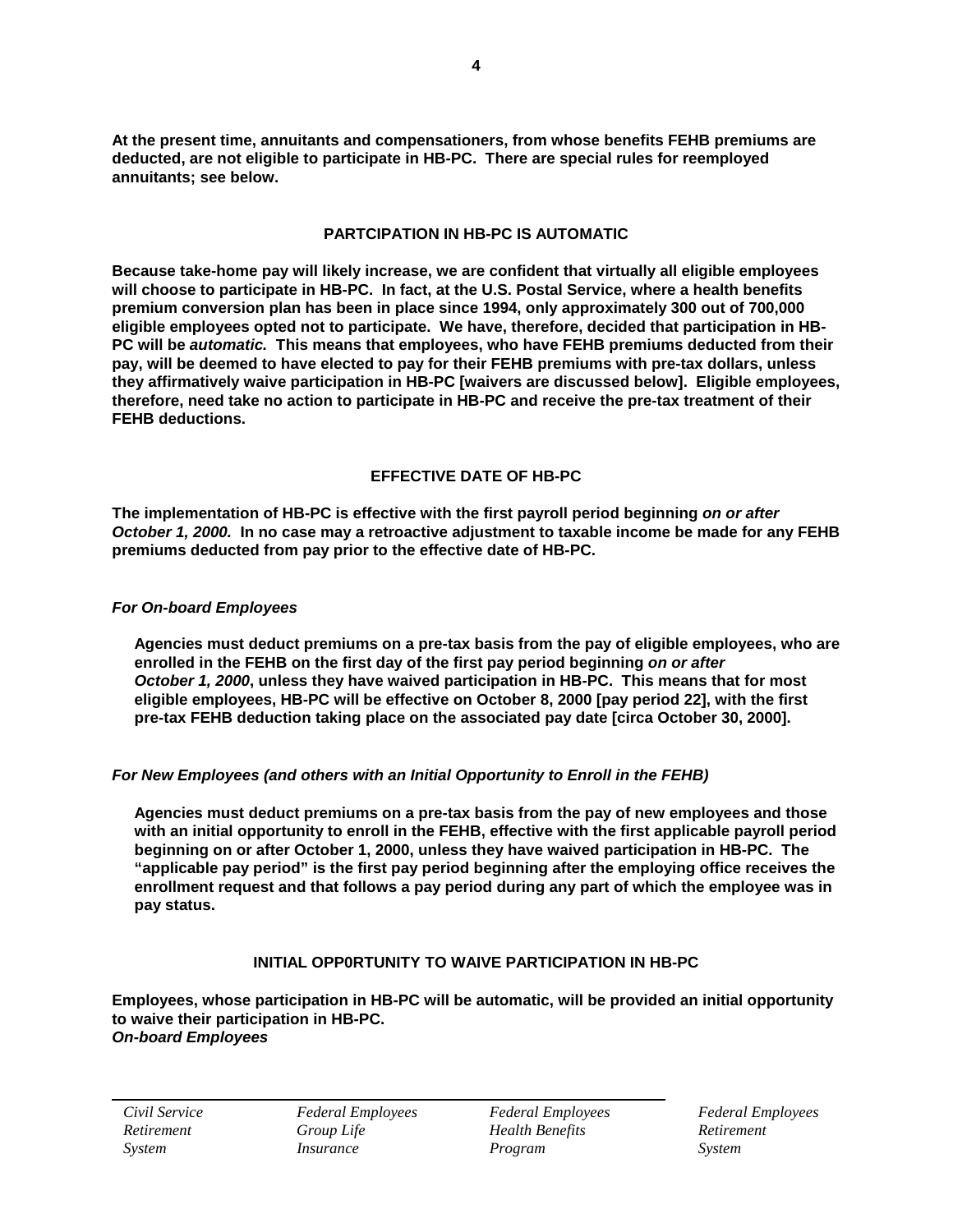**The waiver of participation in HB-PC for employees, who are on board on the effective date of HB-PC, must be received by the employing office BEFORE the start of the first pay period that begins** *on or after October 1, 2000.* **The FEHB premiums deducted from the pay of these employees for the first pay period that begins on or after October 1, 2000 must be on an aftertax basis.**

# *Employees with an Initial Opportunity to Enroll in the FEHB after the Effective Date of HB-PC*

**The waiver of participation in HB-PC for employees, with an initial opportunity to enroll in the FEHB after the start of the first payroll period beginning on or after October 1, 2000, must be submitted WITH the election to enroll in the FEHB. As a consequence, the initial deduction of FEHB premiums from the pay of these employees will be on an after-tax basis.**

# **SUBSEQUENT OPPORTUNITIES TO PARTICIPATE OR WAIVE PARTICIPATION IN HB-PC**

**Generally, once employees participate in or waived participation in HB-PC, they may not change their HB-PC status, except (1) during the annual FEHB Open Season or (2) upon experiencing a "qualifying life event" [fully defined in the new regulations].**

# *FEHB Open Season*

**During the FEHB Open Season, employees will have an opportunity to elect to participate or waive their participation in HB-PC. All elections to participate or waive participation in HB-PC during the Open Season will be effective with the first payroll period beginning** *after the following December 31.* **An Open Season election to participate or waive participation in HB-PC must be received no later than the last day of the Open Season to be considered timely filed. Should an agency accept a late Open Season enrollment election, it must also accept a late election to participate or waive participation in HB-PC; under no circumstances, however, may the HB-PC election be retroactive.**

**Please note that the effective date of an employee's election to participate or waive participation in HB-PC will be the same as the effective date of the Open Season FEHB enrollment election. Thus, where an employee opts during the FEHB Open Season to participate in HB-PC, there will likely be payroll paid dates in the subsequent calendar year for which FEHB deductions will be made on an after-tax basis. Similarly, where employees opt during the FEHB Open Season to waive their participation in HB-PC, there will likely be payroll paid dates in the subsequent calendar year for which FEHB deductions will be made on a pretax basis.**

# **The following example will illustrate this point:**

*Mark Marks had previously waived participation in HB-PC. He opted to participate again in HB-PC during the November 2000 Open Season. Mr. Marks is paid on a biweekly basis, with the following payroll periods:*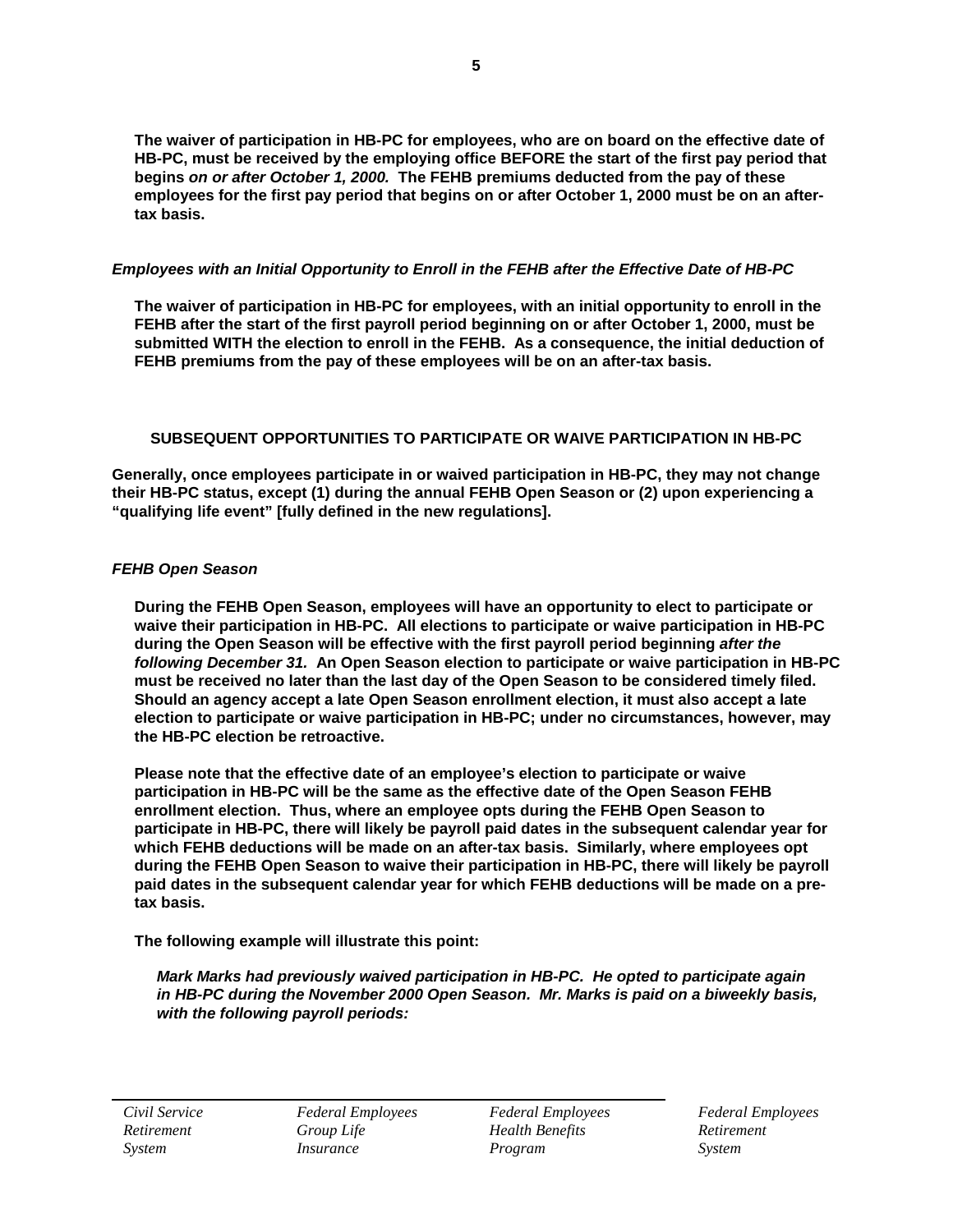| <b>Payroll</b><br><b>Period</b> | <b>Beginning</b><br><b>Date</b> | <b>Ending</b><br><b>Date</b> | Pay Day | Pre-<br>Or<br>After-tax |
|---------------------------------|---------------------------------|------------------------------|---------|-------------------------|
| 01                              | 12/17/00                        | 12/30/00                     | 1/9/01  | After-tax               |
| 02                              | 12/31/00                        | 1/13/01                      | 1/23/01 | After-tax               |
| 03                              | 1/14/01                         | 1/27/01                      | 2/6/01  | Pre-tax                 |

*Mr. Marks' payroll office would treat his FEHB deductions on an after-tax basis through the end of payroll period 02.*

#### *"Qualifying Life Event"*

**Under HB-PC, an employee will be able to make an election to participate or waive participation in HB-PC upon experiencing a "qualifying life event" (QLE). Employees will have up to 60 days after the QLE to make a HB-PC election.**

**Except in one area, the list of events that permit employees to change their FEHB enrollment will also allow them to make a HB-PC election. The exception relates to the reduction of FEHB coverage – i.e., cancellations of enrollment or changes from self-and-family to self-only coverage. Whereas employees who do not participate in HB-PC may elect to reduce their FEHB coverage at any time, HB-PC participants will be able to reduce their FEHB coverage only during an FEHB Open Season or in association with a QLE.**

**For employees who change their FEHB enrollment upon experiencing a QLE, an election to change their HB-PC status will generally be effective on the same date as the change in FEHB enrollment.**

*Moses Johnson will be married on January 28, 2001. To provide coverage for his spouse, Moses changes his FEHB enrollment from self-only to self-and-family coverage. At the same time, he submits a request to change his HB-PC participation status from nonparticipating to participating. Both Moses' change in FEHB enrollment and in his HB-PC participation will be effective on January 28, 2001.*

**For employees who make a retroactive change in their FEHB enrollment upon experiencing a QLE, however, an election to change their HB-PC status will NOT be effective on the same date as the change in FEHB enrollment. Rather, the HB-PC election must be prospective and will be effective on the first day of the following pay period.**

*Myra Tyler gave birth on January 15, 2001. To provide coverage for her baby, Ms. Tyler elects on January 25, 2001 to change her FEHB enrollment from self-only to self-and-family coverage. At the same time, she submits a request to change her HB-PC participation status from non-participating to participating. Even though Ms. Tyler's change in FEHB enrollment is effective retroactively to January 14, 2001 (the first day of the pay period), her HB-PC participation election will be effective on January 28, 2001.*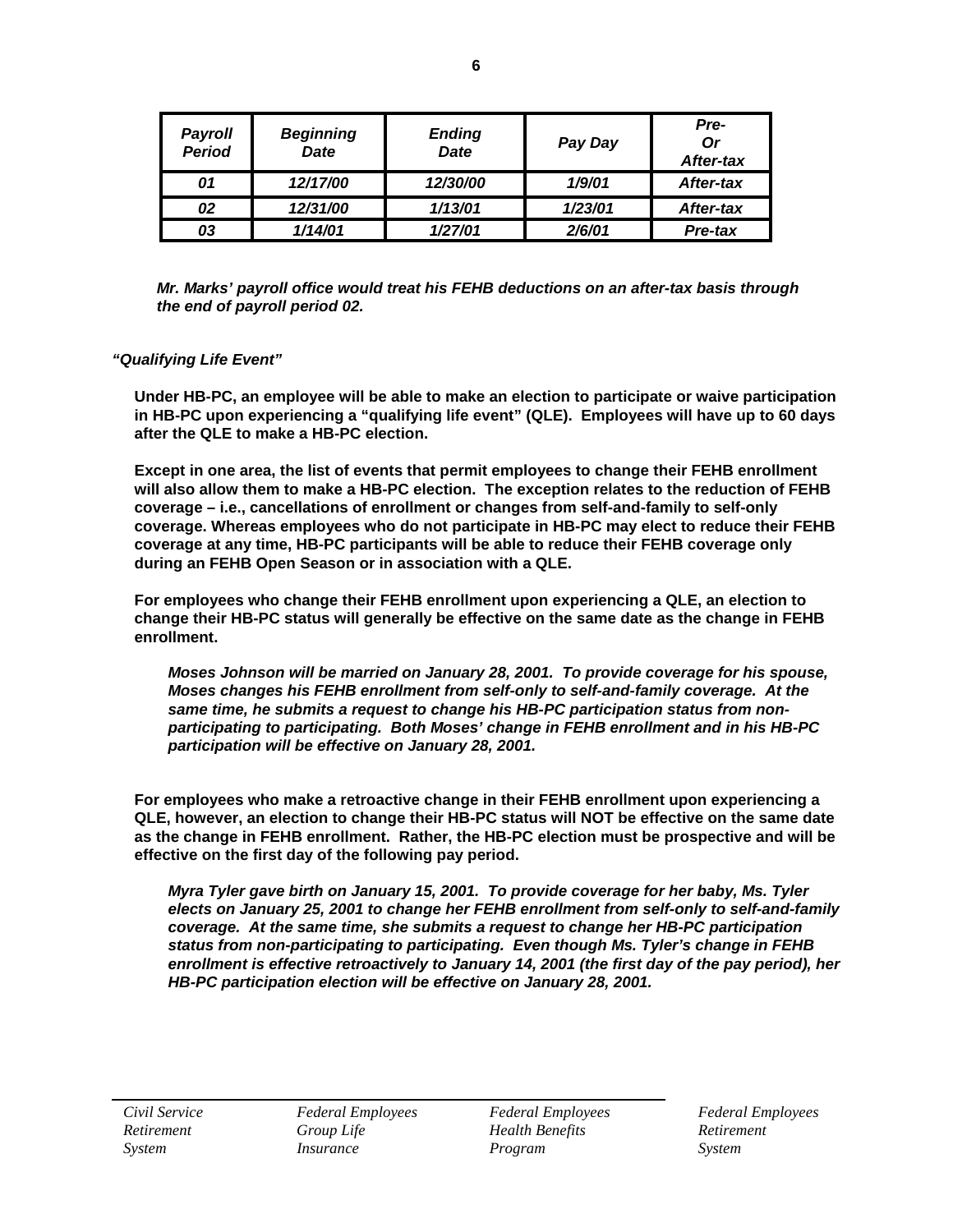### **ALL HB-PC ELECTIONS ARE PROSPECTIVE**

**IRS rules require that ALL elections to participate in HB-PC or to waive participation in HB-PC be prospective. In other words, under no circumstances may there be a retroactive adjustment to taxable income as a result of an employee's HB-PC election. This is true even in situations where employees make authorized retroactive FEHB enrollment elections due to a change in family status or in the event of an administrative error by the agency [both of which are discussed later].**

### **FORM TO ELECT TO PARTICIPATE AND WAIVE PARTICIPATION IN HB-PC**

**We will provide agencies with a template to be used to support elections to participate and/or waive participation in HB-PC. The template will contain recommended language, as well as requisite statutory and regulatory citations. Agencies may incorporate their own unique agencyidentifying information onto the template, such as organizational names and logos, and must locally reproduce the form. We are working with Employee Express to provide a paperless alternative in the near future.**

# **GUIDELINES FOR EMPLOYEE TRANSFERS**

#### *Transfer Between Employing Offices Offering HB-PC*

**Generally, when employees transfer from one payroll office to another without a break in service of more than three days, their HB-PC status – i.e., whether or not they are participating in**

**HB-PC will continue** *without change* **in their new office. However, employees may elect to change their HB-PC status, if they** *must* **also elect a new FEHB plan because of the transfer – e.g., if the transfer is to a location outside of the geographic service area of their HMO. Where employees must also change their FEHB enrollment because of a transfer, their election to participate or waive participation in HB-PC will be effective at the same time as their change in FEHB enrollment.** 

# *Transfer From Employing Offices not Offering HB-PC*

**Employees who transfer from an employing office that does not offer HB-PC to one that does will automatically participate in HB-PC, unless they waive participation. If employees must change their FEHB enrollment, the waiver of participation in HB-PC will be effective at the same time as the change in FEHB enrollment. If employees are not required to change their FEHB enrollment, they may file a waiver up to 60 days after the effective date of the transfer; the waiver will be effective on the first day of the first pay period after the date the employing office receives it.**

# *Communication of HB-PC Status*

**Agencies use various methods to communicate enrollment information upon the transfer of an employee with FEHB coverage -- we are aware of the use of the SF 75, the SF 1150, and a variety of internally developed forms and checklists. Regardless of the mechanism used, it is critical that the process provide the "gaining" office with the HB-PC status of the transferring**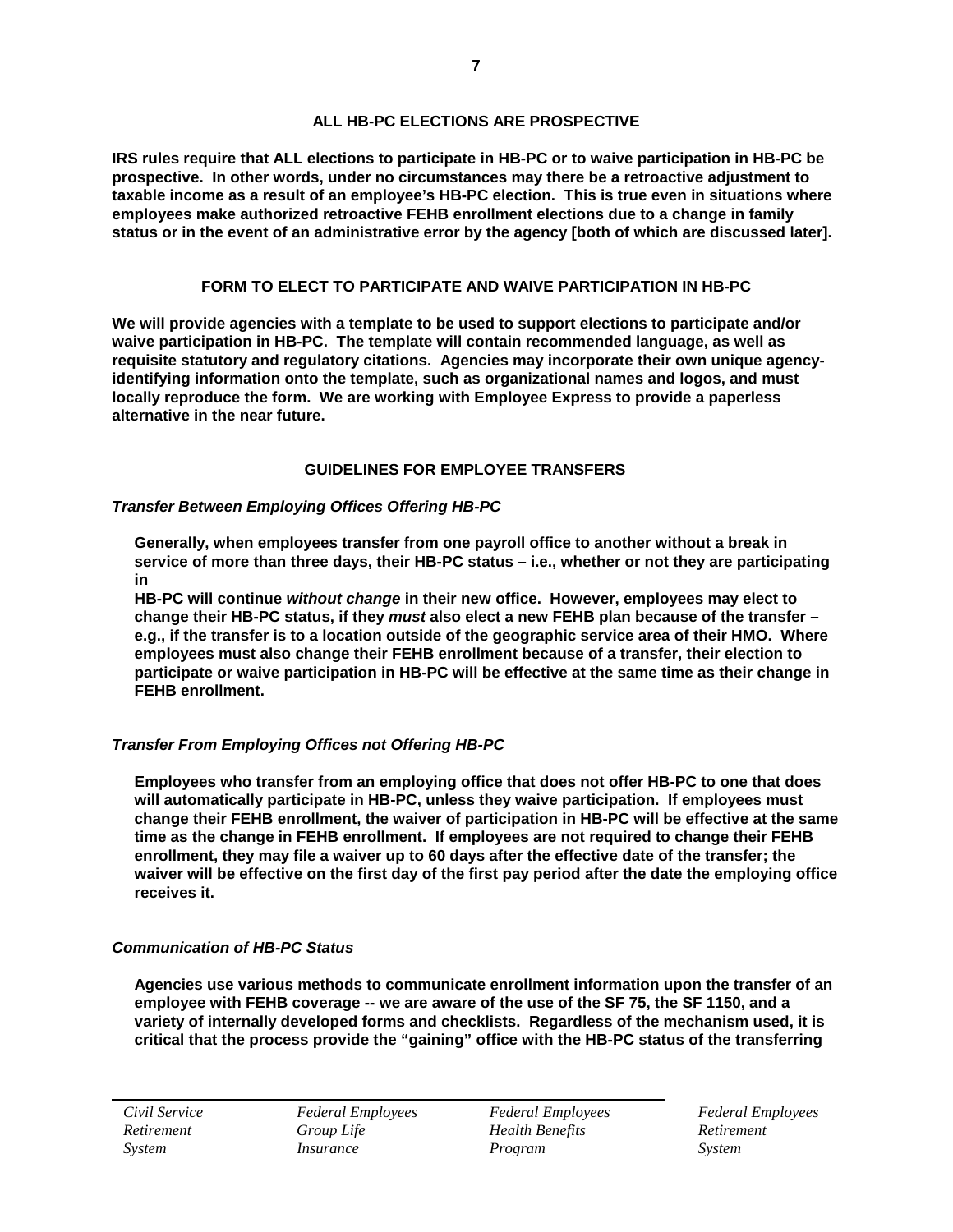**employee; that is, whether the employee participated or did not participate in HB-PC at the "losing" office.**

# **GUIDELINES FOR PERIODS OF LWOP**

**Leave without pay (LWOP) is a "qualifying life event" for HB-PC purposes; thus, employees entering a period of LWOP may elect to change their HB-PC status. The return from a period of LWOP to pay status is also considered a "qualifying life event," allowing employees to elect to change their HB-PC status.**

**Upon entering a period of LWOP, employees will have three options to pay the employee share of the premium should they wish to continue FEHB coverage. These options are referred to in this letter as the** *"Prepay", "Pay-as-you-go,"* **and** *"Catch-up"* **options.**

# *"Prepay"*

**Coinciding with the implementation of HB-PC, the new regulations authorize, but do not require, agencies to allow employees to prepay the FEHB premiums they expect to owe during the LWOP period prior to the onset of LWOP. The amount of FEHB premiums employees prepay may either be deducted from their pay or paid directly "out-of-pocket" to their agency. Payments made "out-of-pocket" may not reduce taxable income.**

**The amount of FEHB premiums that employees prepay will be treated on a pre-tax basis, if it is deducted from their pay and the employees participate in HB-PC. Similarly, for employees who do not participate in HB-PC, the amount prepaid must be deducted on an after-tax basis.**

**IRS rules limit the amount an employee may prepay on a pre-tax basis. Where a period of LWOP will span two tax years, the amount that may be prepaid on a pre-tax basis may not exceed the amount of FEHB premiums due for the remainder of the current tax year. If the employee wishes to prepay the amounts due for the subsequent tax year as well, the deductions must be afforded after-tax treatment; the employee may use the "Pay-As-You-Go" or "Catch-up" options for the amounts due for the subsequent tax year.**

*Sam Arsers participates in HB-PC and had \$100 per month in FEHB premiums deducted from his pay. He will go on LWOP for three months beginning on October 31, 2000 and opts to continue his FEHB coverage. Mr. Arsers uses the pre-pay option to pay the \$300 in FEHB premium payments that will be due while he is on LWOP. Mr. Arsers will receive pretax treatment for only \$200 of his FEHB premium prepayment – the amount he will owe for the months of November and December 2000. The remaining \$100 he prepaid – the amount due for January 2001 – must be afforded after-tax treatment.* 

# *"Pay-as-you-go"*

**Under the "Pay-as-you-go" option, employees would pay their share of the FEHB premium directly to their agency during LWOP status. These payments will generally be made with after-tax monies, since there would be no pay from which to make deductions. [Note that the**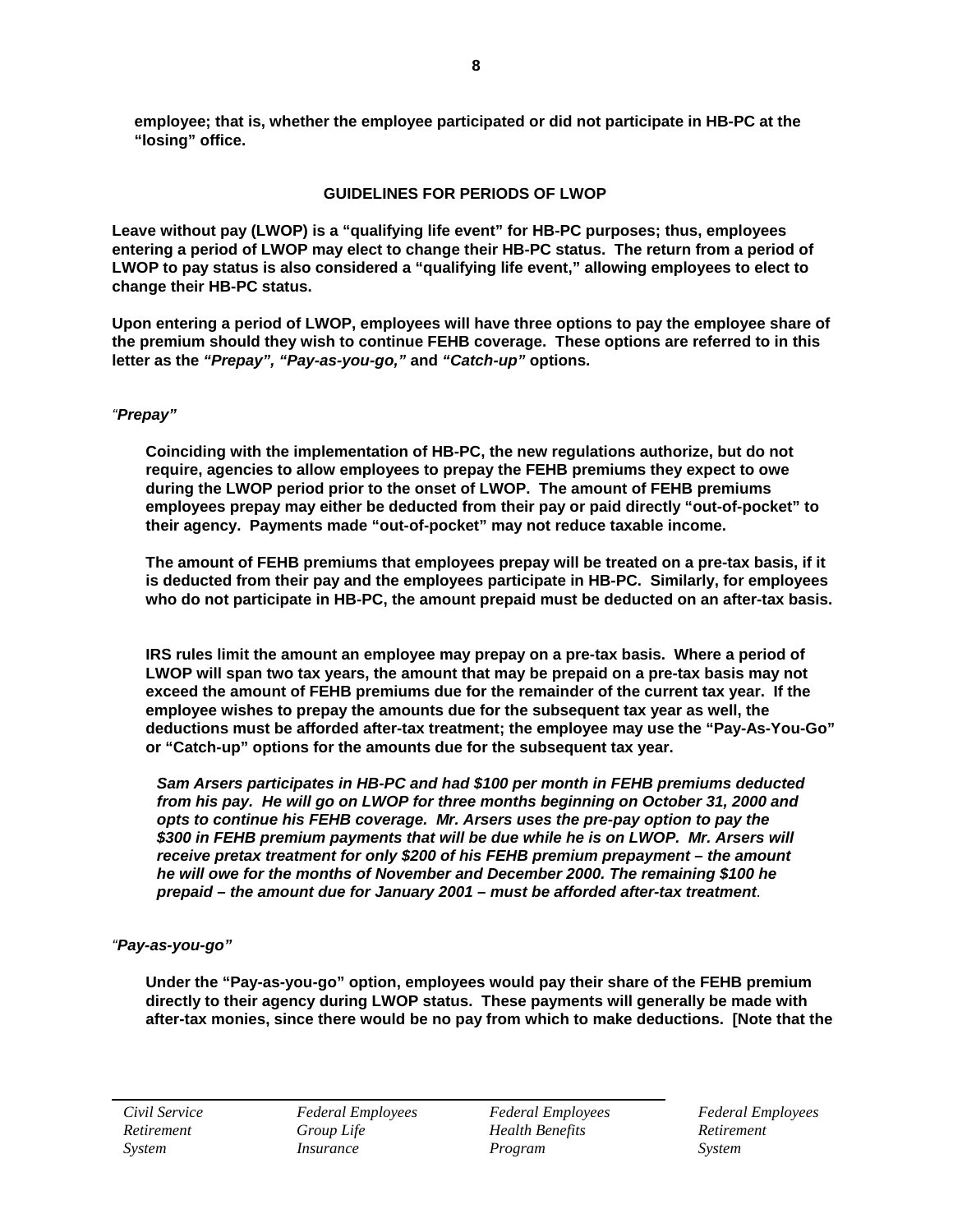**premiums could be paid with pre-tax dollars to the extent that employees have and use accrued sick or annual leave].**

#### *"Catch-up"*

**Most employees will choose to pay their FEHB premiums via the "Catch-up" option. Under this option, the agency would have already remitted the employee share of the FEHB premium to OPM while the employee was in LWOP status. The employees would then have incurred a debt to their agency and become liable to repay it upon return to pay status.**

**The repayment of the debt will be treated on a pre-tax basis, if it is deducted from pay and the employee is a participant in HB-PC at the time the deduction is made. In other words, for their debt repayment to be afforded pre-tax treatment, employees must participate in HB-PC at the time the deduction from pay is made; it does not matter whether an employee participated in HB-PC at the time the debt was incurred. Where employees participate in HB-PC,** *both* **their FEHB deductions for the current pay period** *and* **the amount deducted from their pay for the debt repayment must be afforded pre-tax treatment. If, on the other hand, the employee is not a participant in HB-PC at the time the deduction for the debt repayment is made, the amount deducted must be on an after-tax basis.**

**For employees who choose to repay their debt to their agency "out-of-pocket," the amount remitted may not reduce taxable income.**

#### **REVISED PROCEDURES FOR REEMPLOYED ANNUITANTS**

**For reemployed annuitants to be able to participate in HB-PC, their FEHB premiums must be deducted from their pay as employees, not from their retirement annuities. Thus, to be able to afford reemployed annuitants an opportunity to participate in HB-PC, we will institute new guidelines for the administration of FEHB enrollments during periods of reemployment. These new guidelines will be effective with the first pay period beginning** *on or after October 1, 2000***, coinciding with the implementation of HB-PC.**

#### *Annuitants Enrolled in FEHB*

**Most annuitants will be enrolled in the FEHB as of the effective date of HB-PC. These annuitants, like other employees, will automatically participate in HB-PC, provided they are employed in a position that conveys FEHB eligibility and by an agency covered by HB-PC***.*  **Therefore, agencies must deduct FEHB premiums on a pre-tax basis from the pay of these individuals, effective with the first day of the first pay period beginning** *on or after October 1, 2000***, unless they affirmatively waive participation in HB-PC.** 

**Like other employees, reemployed annuitants, who will automatically participate in HB-PC, will have an initial opportunity to waive their participation in HB-PC. Unlike other employees, however, reemployed annuitants will be afforded up to 60 calendar days to submit their waiver of participation in HB-PC. The waiver will be effective on the first day of the first pay period after the date the employing office receives it. There may be no retroactive adjustment to taxable income as a result of the processing of a waiver of participation in HB-PC.**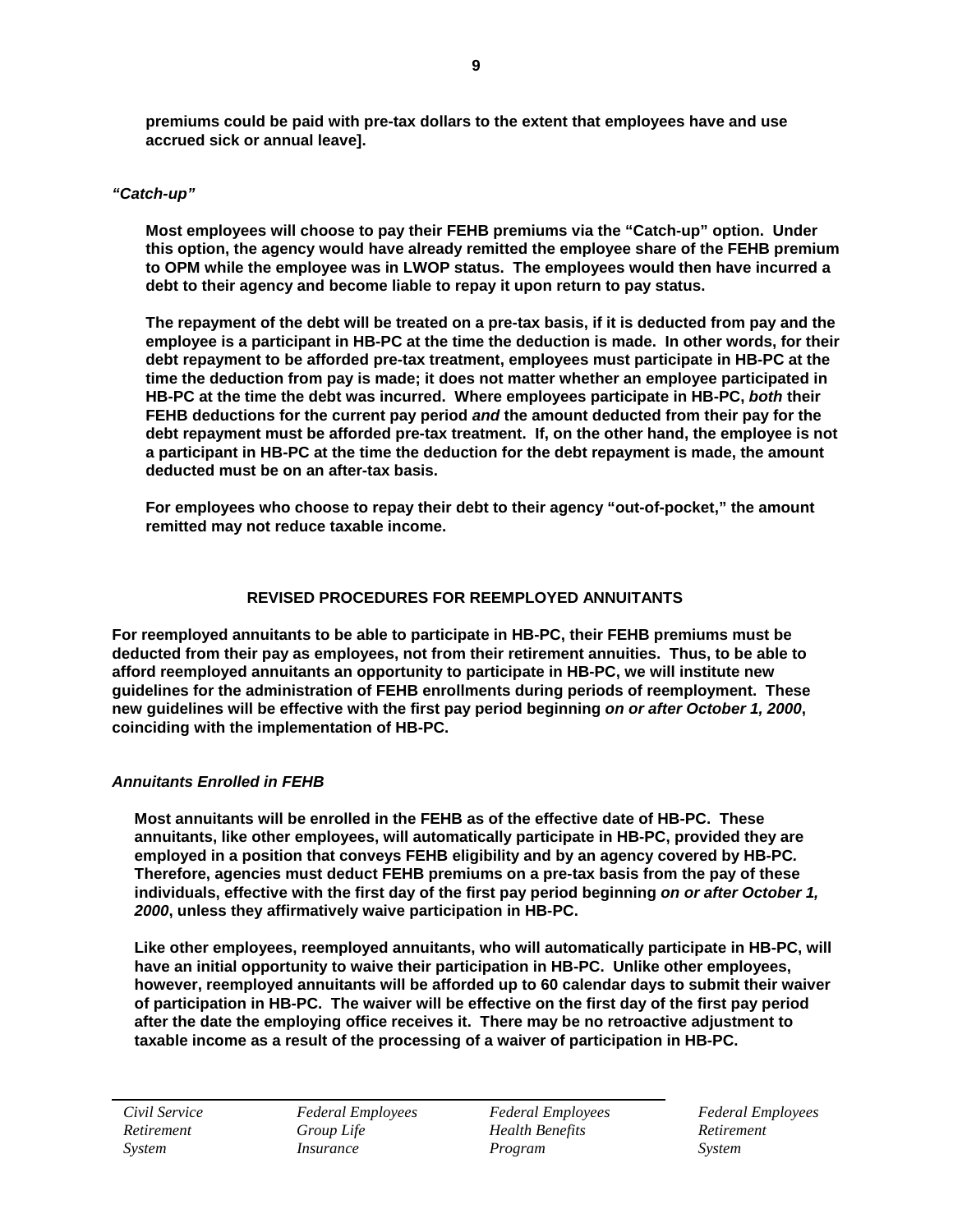### *Annuitants Who are Not Enrolled in FEHB*

**Some reemployed annuitants, who are not enrolled in the FEHB as annuitants, will elect to enroll as employees. Agencies must automatically deduct FEHB premiums on a pre-tax basis from the pay of these reemployed annuitants, effective with the first applicable pay period beginning** *on or after October 1, 2000***. The "applicable pay period" is the first pay period beginning after the employing office receives the enrollment request and that follows a pay period during any part of which the reemployed annuitant was in pay status. These reemployed annuitants may file an election to waive participation in HB-PC up to 60 days after their entry on duty. The waiver will be effective on the first day of the first pay period after the date the employing office receives it. There may be no retroactive adjustment to taxable income as a result of the processing of a waiver.**

#### *Transfer-in FEHB Enrollment*

**As of the effective date of their participation in HB-PC, the employing office must** *transfer-in* **the FEHB enrollment of reemployed annuitants from their retirement systems. We are developing detailed procedures and guidelines pertaining to the transfer of the FEHB enrollment of reemployed annuitants that participate in HB-PC; they will be distributed under cover of a future Payroll Office Letter.**

**Our retirement system cannot tell us which of our annuitants have become reemployed. Thus, to ensure a timely and accurate transfer of enrollments to you in October, we need to begin now to build a file of reemployed annuitants enrolled in the FEHB. We ask that you work with your personnel office counterparts to identify the reemployed annuitants in your agency and provide to us by** *August 4, 2000***, some basic information about them.** 

**Our preference is to receive the information via email [to finance@opm.gov], with a spreadsheet file attachment. Include your name, voice and fax numbers in the body of your email. We will also accept the information by regular mail, with an enclosed diskette addressed to:**

> **Meyer J. Persow Attn: Reemployed Annuitants 1900 E Street NW, Room 3H28 Washington DC 20415**

**The spreadsheet file should contain a record for each of your reemployed annuitants with the following data fields:**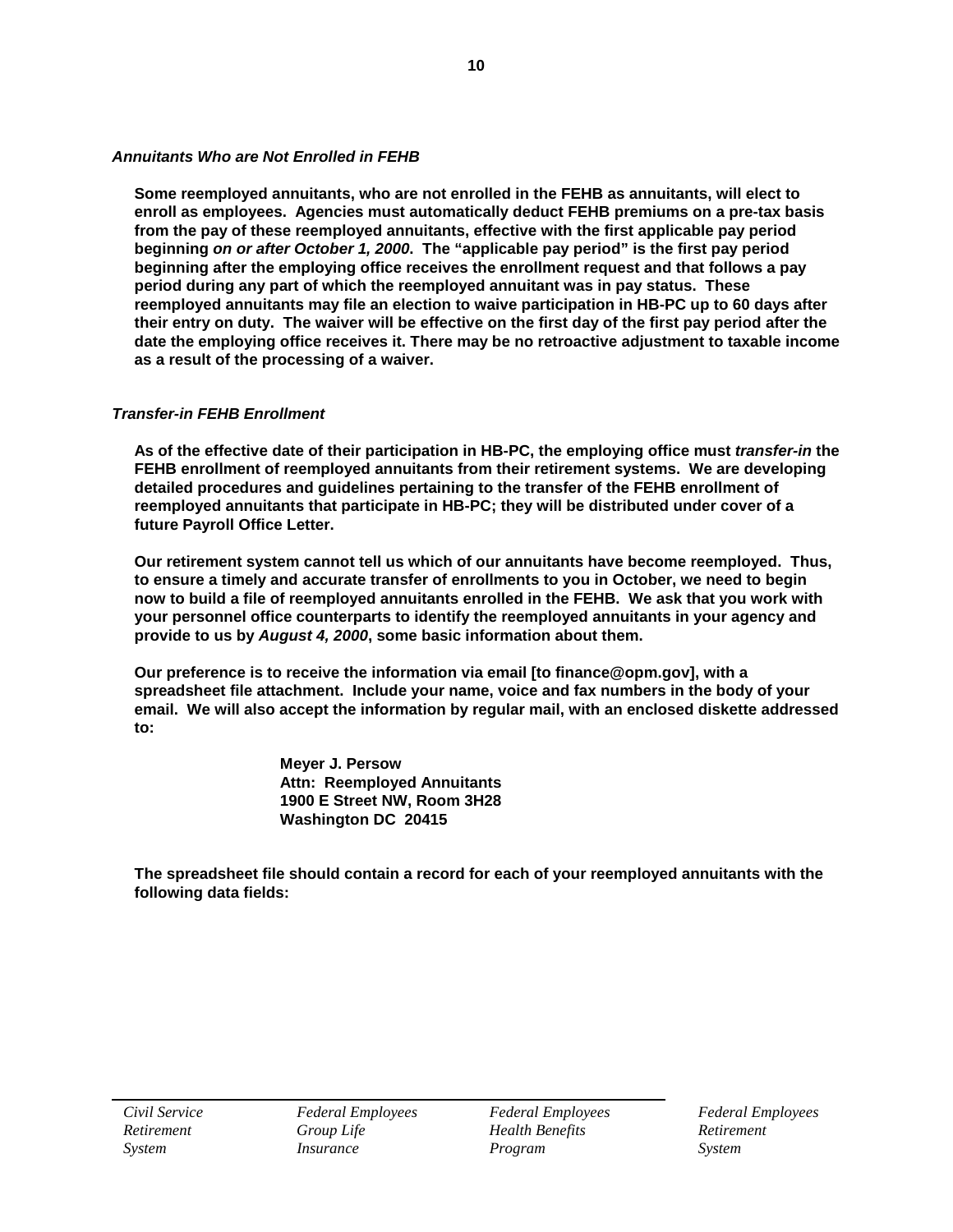- **Last name**
- **First name**
- **Middle initial**
- **Date of birth [dd/mm/yyyy]**
- **Social Security Number [no hyphens]**
- **Payroll office number [no hyphens]**
- **1st day of 1st pay period beginning on or after 10/1/00 [dd/mm/yyyy].**
- **Add [A] or Delete [D]\***

*\* The names submitted to us on the initial file would all have an "A" in this field.*

**If, for some reason, you cannot create a spreadsheet file, you may fax a listing with the requisite information to us to 202-606-4909.**

**After you submit your initial file, we will need you to advise us of changes that occur from that point through your implementation date for HB-PC. Thus, each time, and as soon as feasible after, you hire a reemployed annuitant or one separates from your agency, a new spreadsheet file must be submitted to us. The file will contain a record, with each of the above fields, for** each reemployed annuitant you have hired ["A"] or who has separated from your agency ["D"].

**On or about October 6, 2000, we will send you a listing of the reemployed annuitants, whose FEHB enrollments we will transfer to you on the first day of your first pay period beginning on or after October 1, 2000. We will ask that you immediately reconcile it with your records and return a confirmation to us.** 

# *Agency Must Contribute Employer Share of Premium*

**Currently, the employer share of the FEHB premium for reemployed annuitants is paid from an OPM appropriation. Effective with these new rules, the employing agency must contribute the employer share of the FEHB premium for all reemployed annuitants who are enrolled in the FEHB as employees. The agency must continue to contribute the employer share of the FEHB premium for the period during which it has reemployed annuitants on board who are enrolled in the FEHB as employees. The employer contribution for reemployed annuitants will be remitted to OPM in the same manner as that for other employees.**

# *Separation from Active Service*

**The participation in HB-PC of reemployed annuitants will end on the last day of their last pay period as employees. Thus, when reemployed annuitants, who participate in HB-PC, separate**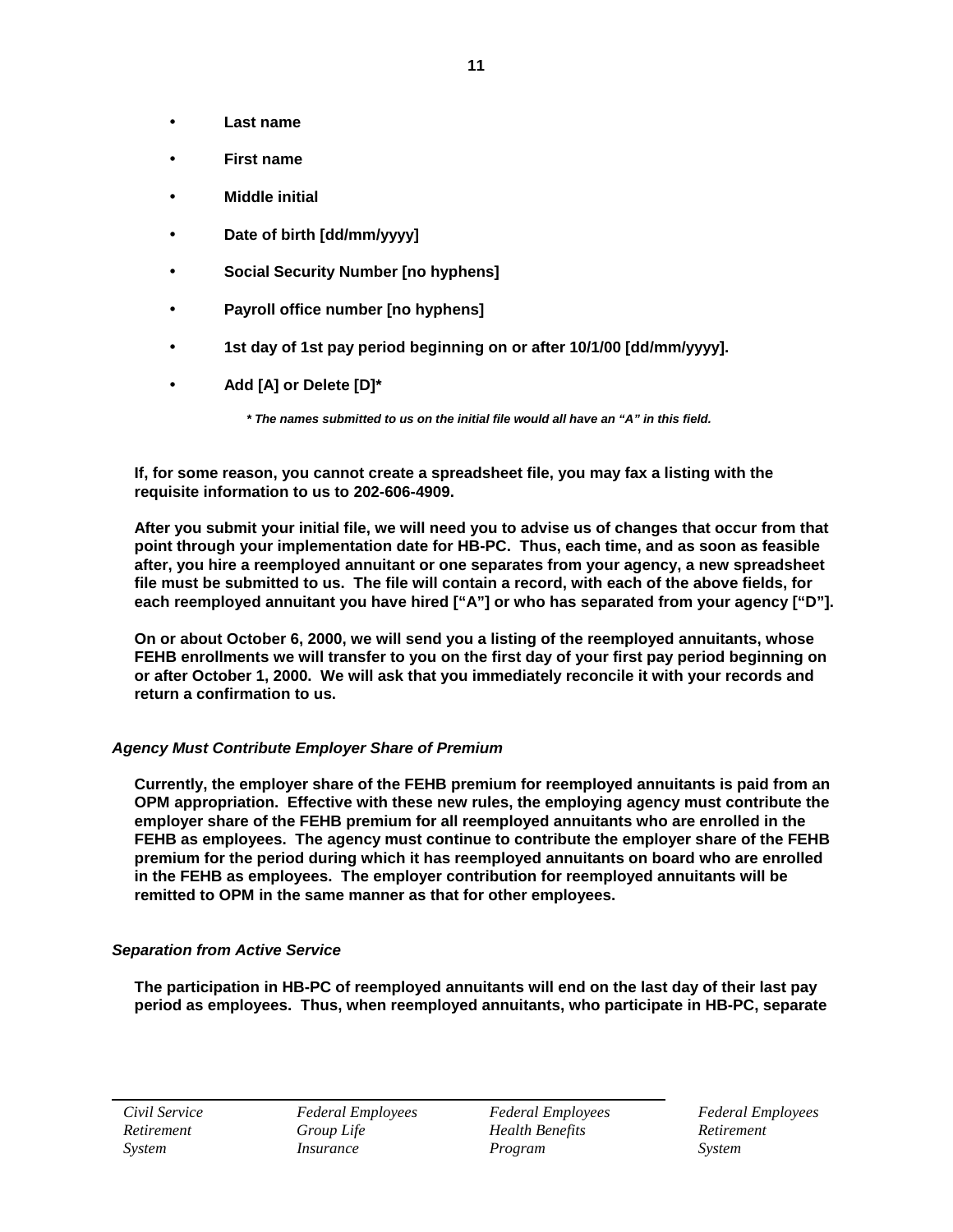**from active service, their FEHB enrollment must be transferred back to their retirement systems for administration.**

# **GUIDELINES FOR EMPLOYEES PAYING BOTH SHARES OF FEHB PREMIUM**

**Certain employees pay both the employee and the Government share of the FEHB premium by payroll deduction. These employees include certain temporary employees**, **student employees (e.g., student aides or Stay-in-Schools), and individuals working a "mixed" tour-of-duty (i.e., combining periods of full-time, part-time, and intermittent tours of duty during the year). Generally, these individuals will have both the employee and Government share of the FEHB premium deducted from their pay. As a consequence, the total amount deducted – i.e., both the employee and Government share -- would be made on a pre-tax basis, unless they have waived participation in HB-PC.**

# **CORRECTION OF ADMINISTRATIVE ERRORS**

**Administrative errors will likely occur in the processing of employee elections to participate or waive participation in HB-PC. Furthermore, errors will continue to occur with regard to FEHB withholdings. It is very important to note that IRS rules allow for NO adjustments to taxable income as a result of the correction of such errors, even where it is clear that the agency, and not the employee, is at fault. In processing a correction, the actual amount of FEHB premiums deducted from the pay of an HB-PC participant will be afforded pre-tax treatment.**

**The following examples will, perhaps, clarify this point. Assume an employee, Susan Lee, has \$100 per pay period deducted from her pay for FEHB.** 

*Scenario I: Ms. Lee's employing agency mistakenly deducts \$150 during the last pay period prior to the effective date of her election to participate in HB-PC. To correct the error, the agency deducts \$50 for FEHB from Ms. Lee's pay in the following pay period, during which she has become a participant in HB-PC. Despite the fact that, if not for the error, \$100 would have been deducted from her pay, only \$50 is treated on a pre-tax basis.*

*Scenario 2: Ms. Lee's employing agency mistakenly makes no FEHB deduction during the last pay period prior to the effective date of her election to participate in HB-PC. To correct the error, the agency deducts \$200 from Ms. Lee's pay in the following pay period, during which she has become a participant in HB-PC. Despite the fact that, if not for the error, only \$100 would have been deducted from her pay, \$200 is afforded pre-tax treatment.*

*Scenario 3: Ms. Lee's employing agency mistakenly does not process her election to participate in HB-PC. As a consequence, Ms. Lee's \$100 FEHB deduction is not afforded pretax treatment. To correct the error, the agency changes Ms. Lee's HB-PC status to "participant" in the following pay period. Despite the fact that if not for the error, Ms. Lee would have had \$200 deducted from her pay on a pre-tax basis, only \$100 may be excluded from employment taxes.*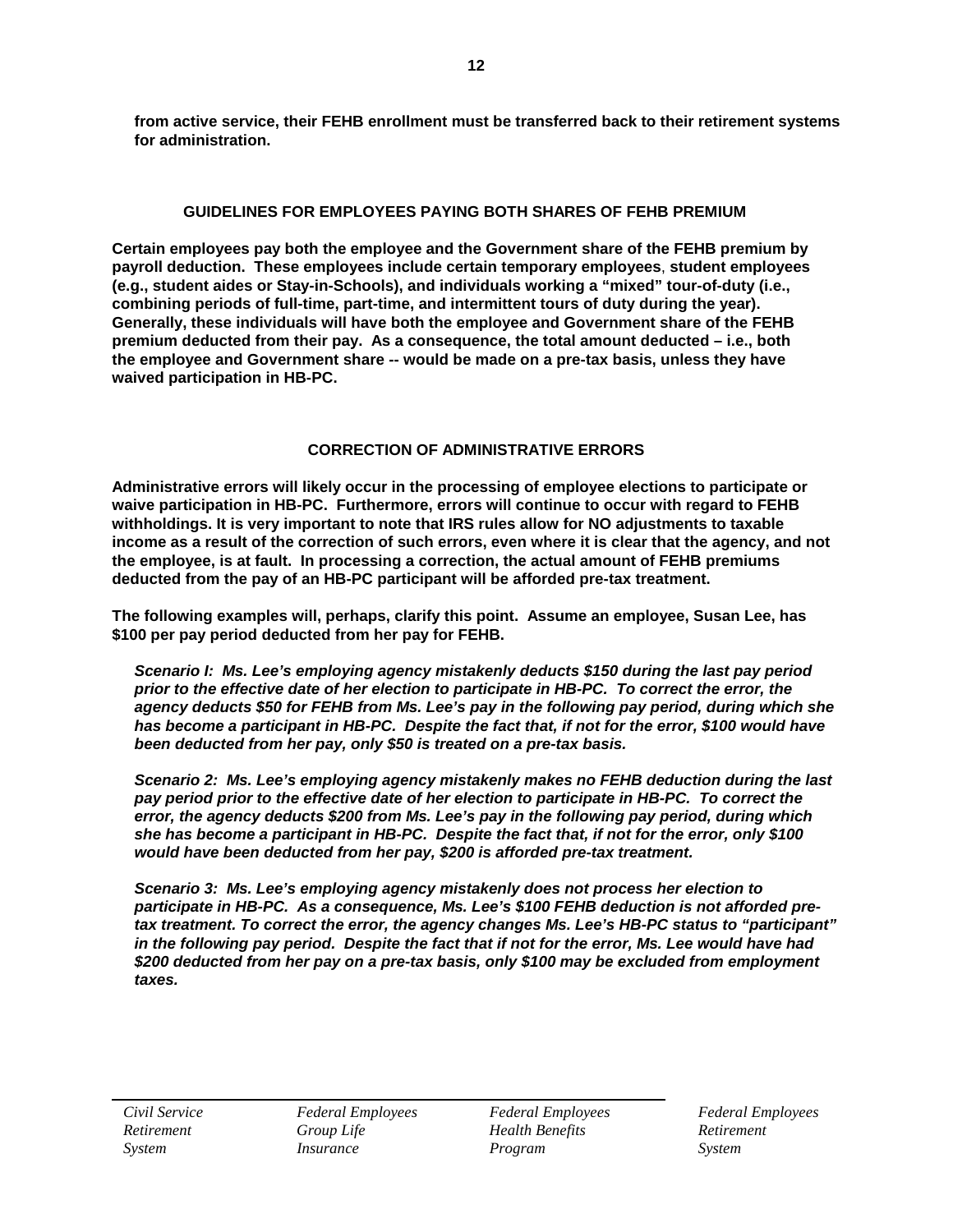### **EFFECT ON ORDER OF PRECEDENCE WHERE GROSS PAY IS INSUFFICIENT**

**Effective with the implementation of HB-PC, most agencies will be required to change the order of precedence for applying deductions, when gross pay is insufficient to cover all authorized deductions. At the present time, most, if not all, agencies deduct FEHB premiums immediately after FICA and Federal income taxes. Effective with the implementation of HB-PC, however, the FEHB premiums deducted from the pay of participating employees must be made BEFORE FICA and Federal income taxes in the order of precedence. Where employees do not participate in HB-PC, FEHB premiums will continue to be deducted from pay after FICA and Federal income taxes. In all cases, deductions for CSRS or FERS must continue to be made first.**

# **PAYROLL SYSTEM REQUIREMENTS**

#### *Pre-tax/After-tax Indicator*

**Payroll systems must incorporate a coding structure to indicate whether each employee's FEHB premiums are to be deducted on a pre-tax or after-tax basis. As mentioned earlier, state and local taxing authorities will vary in their policies regarding whether FEHB deductions reduce taxable income. Agencies, therefore, should consider the incorporation of indicators for each category of tax withholding.** 

**Agencies should be aware that OPM is undertaking a study to determine the design and cost options for another kind of cafeteria plan benefit – flexible spending accounts. Flexible spending accounts, in general terms, would allow employees to have money withheld on a pre-tax basis (reducing taxable income) and then use that money to pay the costs of dependent-care or medical/dental/vision care that is not covered by insurance. We believe, therefore, that the payroll system modifications implemented to support the HB-PC should be flexible. For instance, systems should have the capability to incorporate individual indicators for multiple cafeteria plan benefit deductions.**

**For HB-PC, the pre-tax/after tax indicator must meet the following minimum requirements:**

**Every employee record that contains an FEHB deduction code must also have a pretax/after-tax indicator.**

**Because the pre-tax treatment of FEHB deductions is automatic for most employees, the default pre-tax/after-tax indicator should be set to "pre-tax".**

**No employee record will indicate "after-tax", unless a waiver of participation in HB-PC has been filed.**

# *Pay Subject to Employment Taxes*

**Payroll systems must have the capability to accumulate pay subject to employment taxes for employees who participate in HB-PC and for those who do not. For employees who participate in HB-PC, pay subject to taxes will be affected in the following manner:**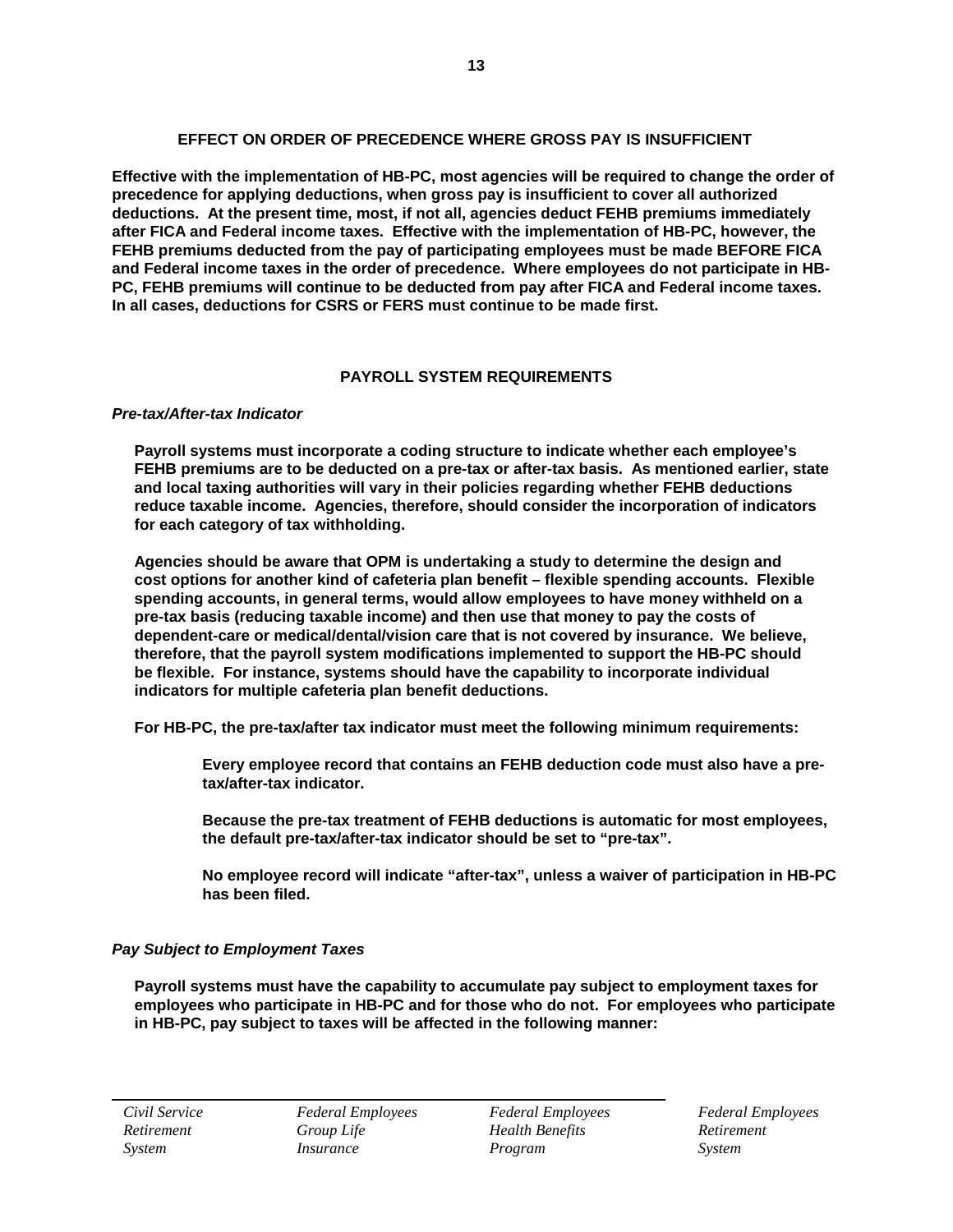**Federal Income Tax**

**As with TSP contributions, pay subject to Federal income tax must be reduced by the amount of FEHB deductions.** 

#### **State Income Tax**

**As with TSP contributions, pay subject to state income tax must be reduced by the amount of FEHB deductions, where applicable.** 

### **Local Income Tax**

**As with TSP contributions, pay subject to local income tax must be reduced by the amount of FEHB deductions, where applicable.** 

#### **OASDI**

*Unlike* **TSP contributions, pay subject to OASDI must be reduced by the amount of FEHB deductions.** 

#### **Medicare**

*Unlike* **TSP contributions, pay subject to Medicare must be reduced by the amount of FEHB deductions.** 

#### *Forms 941 and W-2*

**As you know, agencies must file the Form 941 – Employer's Quarterly Federal Tax Return and the Form W-2** *- Wage and Tax Statement* **- to report pay subject to taxes. FEHB premiums deducted on a pre-tax basis will not be included in the following items on the Forms 941 and W-2:**

**Total wages, tips, other compensation**

**Social security wages**

**Medicare wages**

**Agencies are encouraged to use box 14 of the W-2 to provide information to their employees on the amount of FEHB premiums deducted during the tax year.**